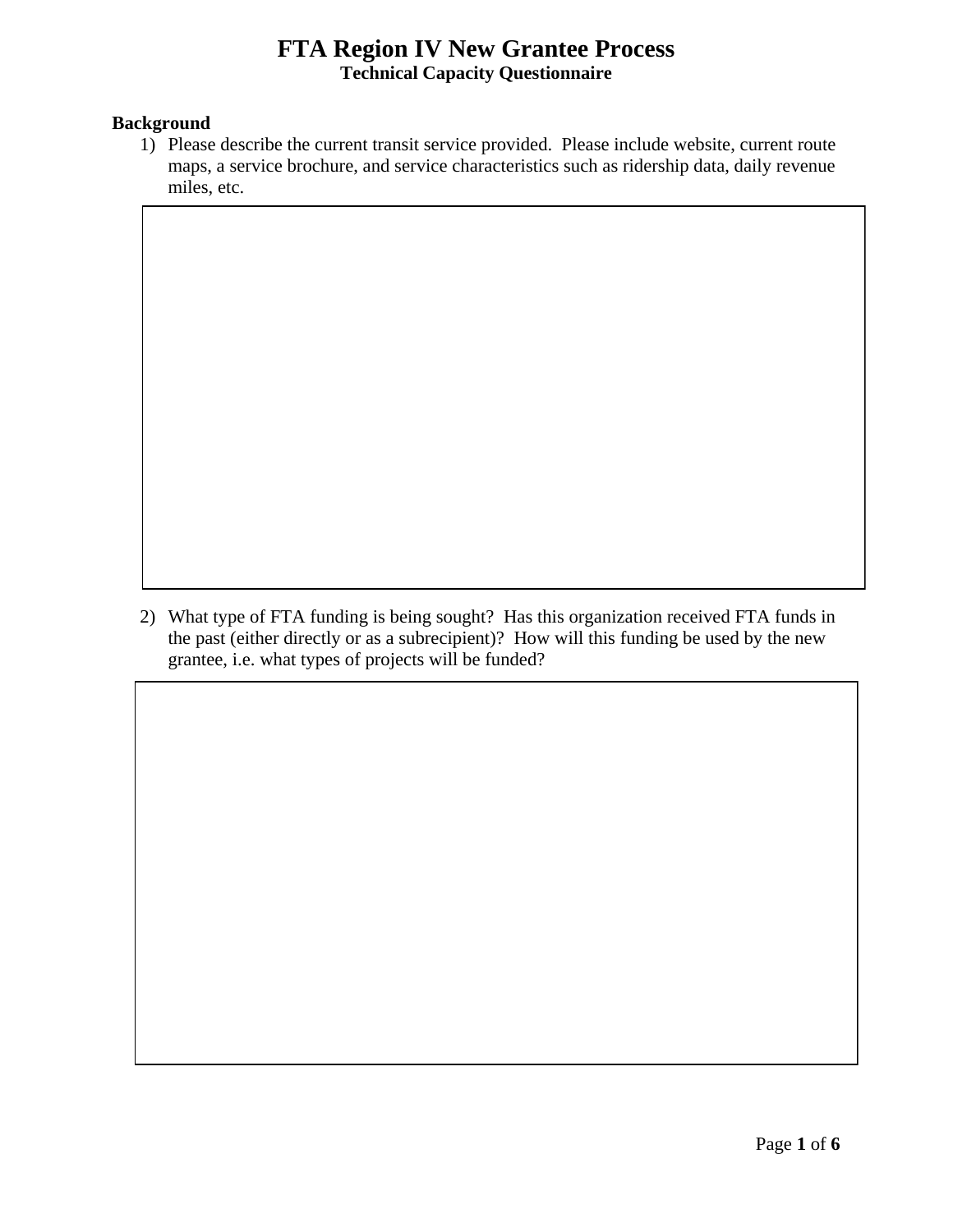## **FTA Region IV New Grantee Process**<br> **Technical Capacity Questionnaire**

### **Grant Administration**

3) What office/individuals will be responsible for grant administration including grant management and required FTA report submittals? Please include a description of the internal processes that will govern the oversight of specific grants, grant reporting (including, but not limited to Milestone Progress Reports (MPRs), Federal Financial Reports (FFRs)), and grant closeout.

workforce for the capital grant projects? 4) Include a description of any capital grant projects the potential new grantee has, and include the estimated cost for the projects. Will the potential new grantee use its own workforce for the capital grant projects? Page **2** of **6**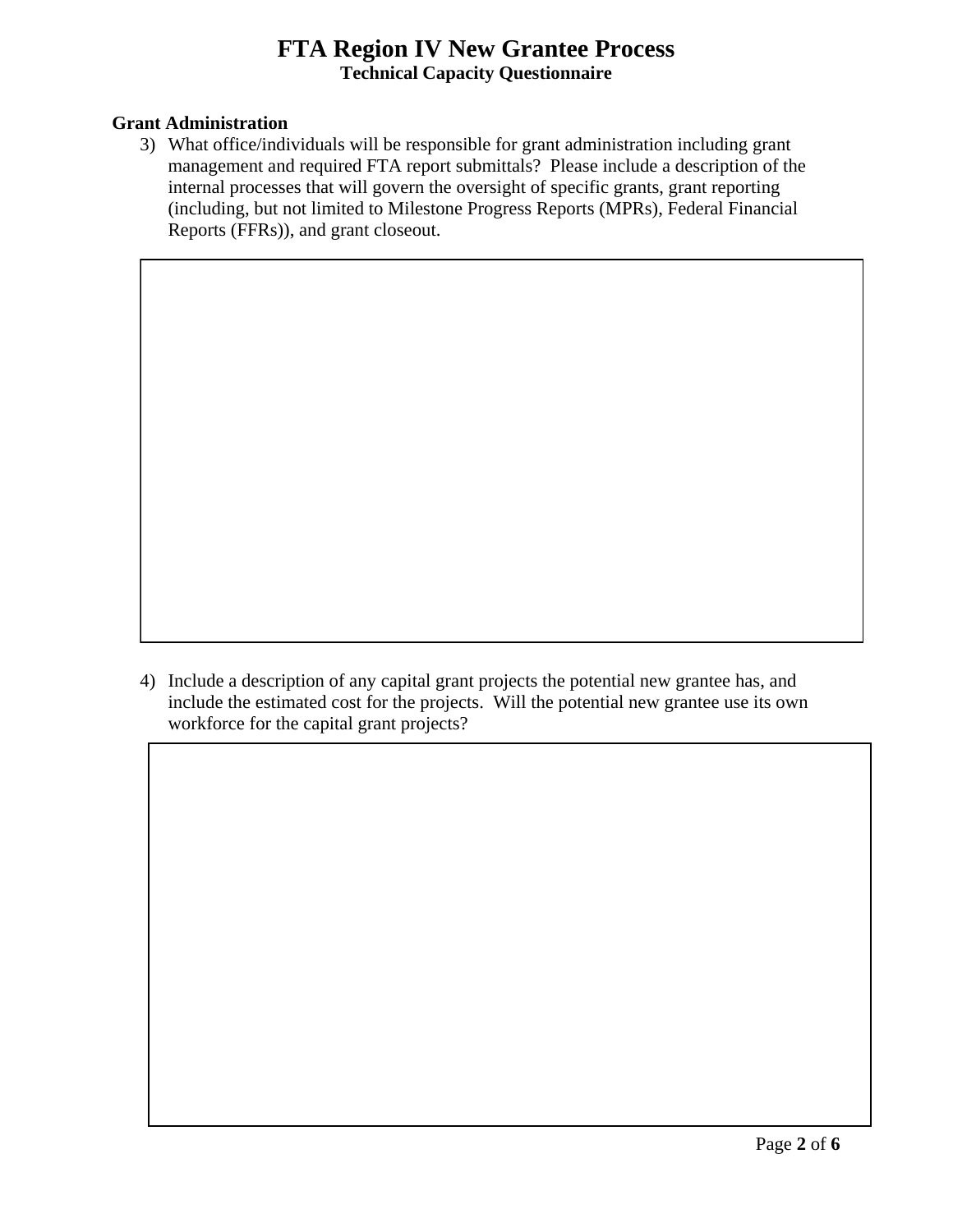## **FTA Region IV New Grantee Process**<br> **Technical Capacity Questionnaire**

5) Please provide a description of the processes the potential new grantee will or has instituted to ensure adequate technical oversight of capital projects such as construction, rolling stock and technology projects.

 Triennial Review Workbook)? 6) How will the new grantee monitor subrecipients, transit management or service contractors, and/or lessees to ensure compliance with FTA requirements (refer to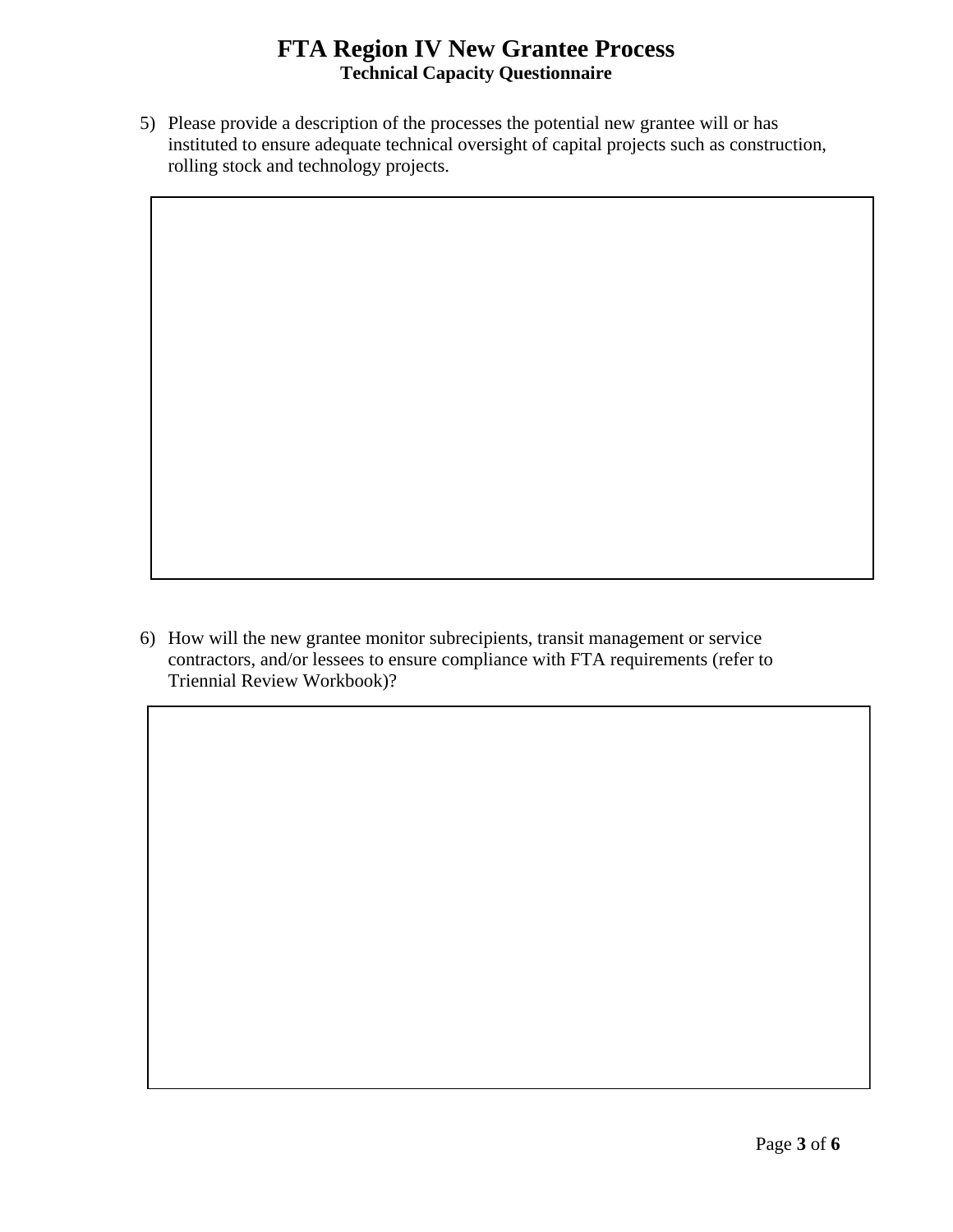## **FTA Region IV New Grantee Process Technical Capacity Questionnaire**

### **Satisfactory Continuing Control**

7) How will the new grantee ensure the satisfactory continuing control of FTA funded real property and capital assets?

### **Maintenance**

8) Please describe in detail the maintenance plans for capital assets. A copy of the written maintenance program/plan should be provided as well.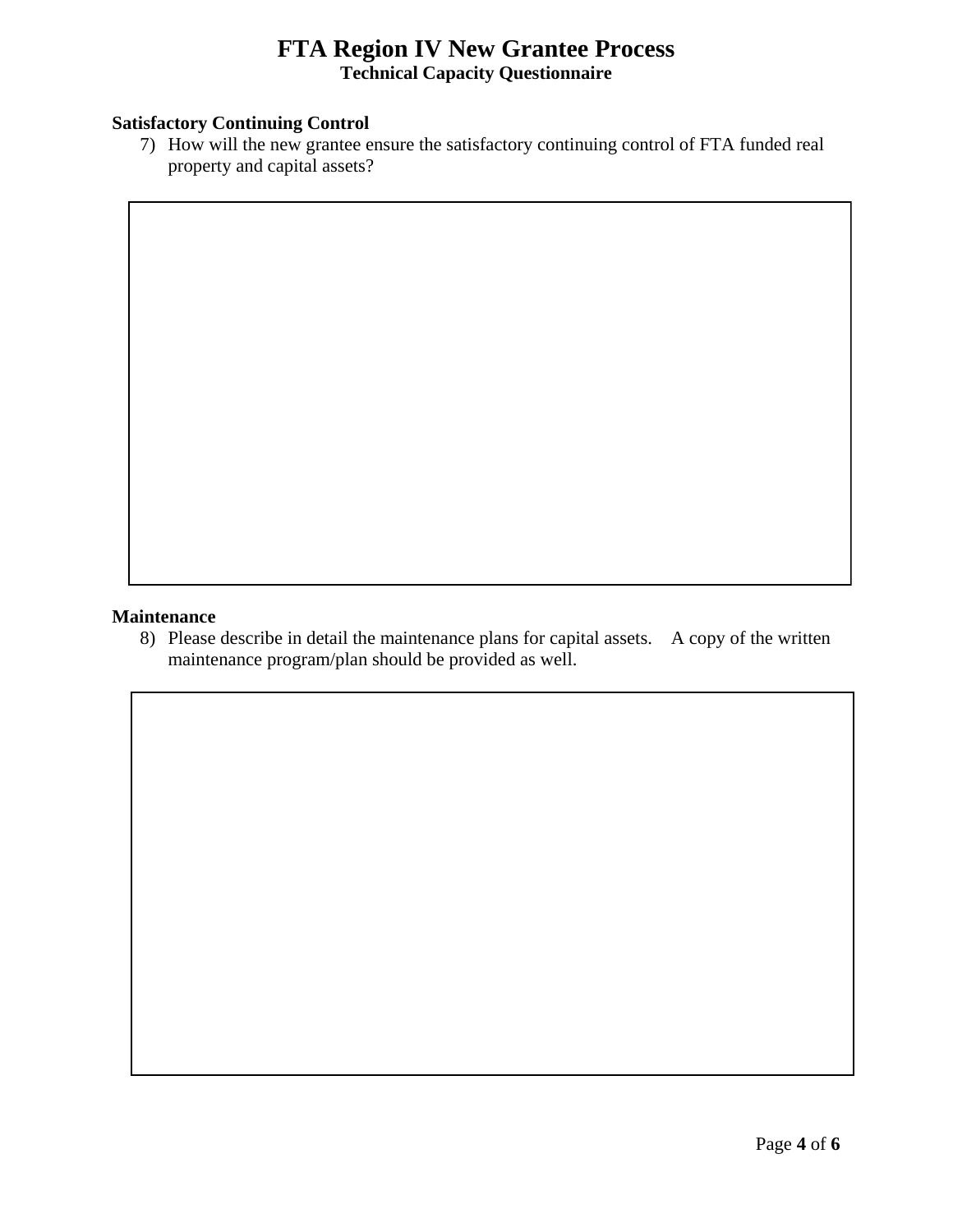## **FTA Region IV New Grantee Process**<br> **Technical Capacity Questionnaire**

 contractors, or lessees? 9) If applicable, how will the new grantee conduct maintenance oversight of subrecipients,

### **Procurement**

10) Please describe in detail the new grantee's procurement policies and procedures required when utilizing FTA funding. A copy of the written policies and procedures should also be provided.